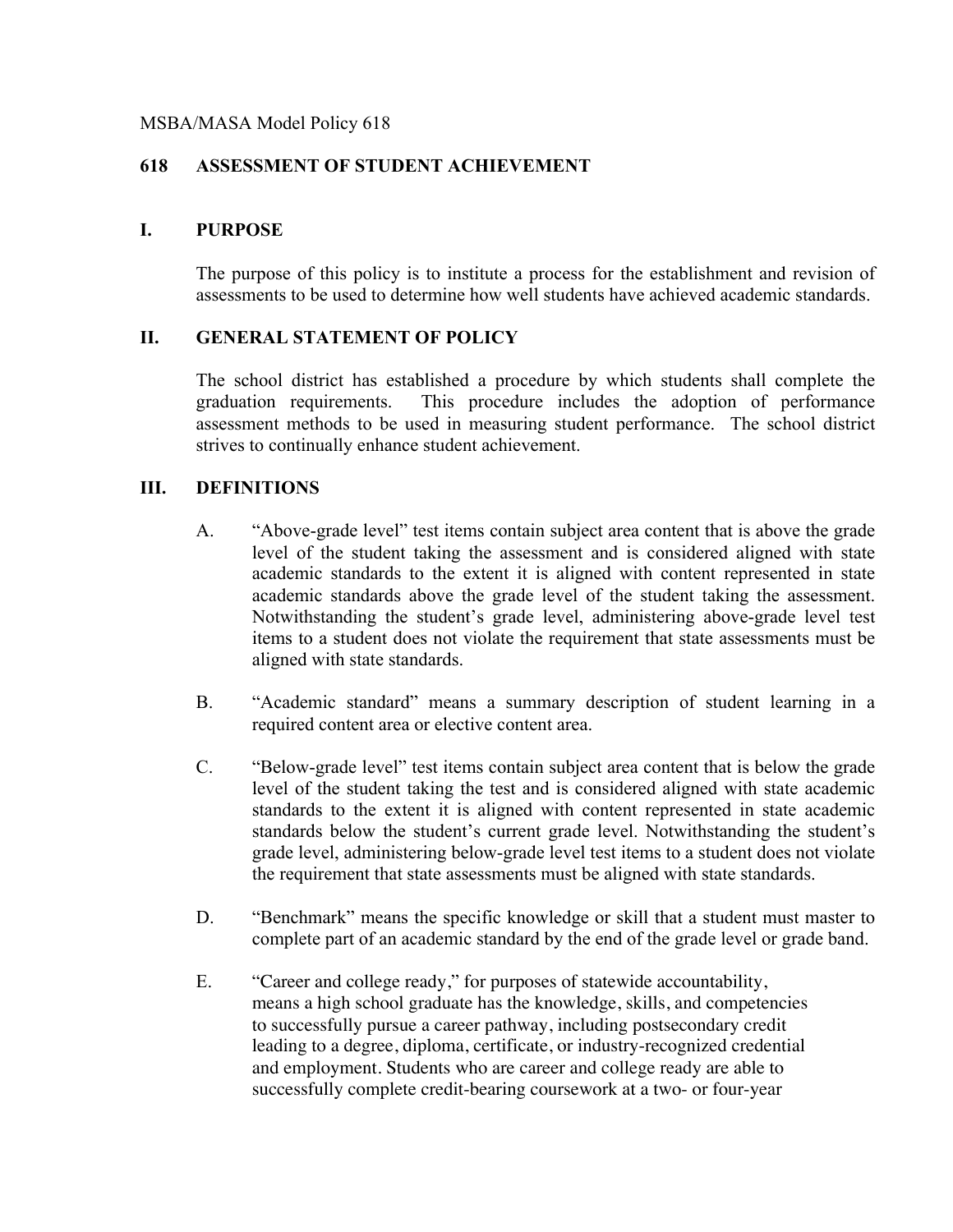college or university or other credit-bearing postsecondary program without need for remediation.

- F. "Computer-adaptive assessments" means fully adaptive assessments.
- G. "Elective standards" means a locally adopted expectation for student learning in career and technical education and world languages.
- H. "Cultural competence," for purposes of statewide accountability, means the ability and will to interact effectively with people of different cultures, native languages, and socioeconomic backgrounds.
- I. "Experiential learning" means learning for students that includes career exploration through a specific class or course or through work-based experiences such as job shadowing, mentoring, entrepreneurship, service learning, volunteering, internships, or other cooperative work experience, youth apprenticeship, or employment.
- J. "Fully adaptive assessments" include on-grade level test items and items that may be above or below a student's grade level.
- K. "On-grade level" test items contain subject area content that is aligned to state academic standards for the grade level of the student taking the assessment.
- L. "Required standard" means a statewide adopted expectation for student learning in the content areas of English language arts, mathematics, science, social studies, physical education, and the arts, or a locally adopted expectation for student learning in health or the arts.

# **IV. ESTABLISHMENT OF CRITERIA FOR ASSESSMENT**

- A. The School Board shall establish criteria by which student performance adopted Graduation Standards and elective standards are to be evaluated and approved. Upon approval by the school board, the criteria shall be deemed part of this policy.
- B. The superintendent shall ensure that students and parents or guardians are provided with notice of the process by which program Graduation Standards will be assessed.
- C. Staff members will be expected to utilize staff development opportunities to the extent necessary to ensure effective implementation and continued improvement of the implementation of Graduation Standards at all levels and/or transition to assessments under the Minnesota Academic Standards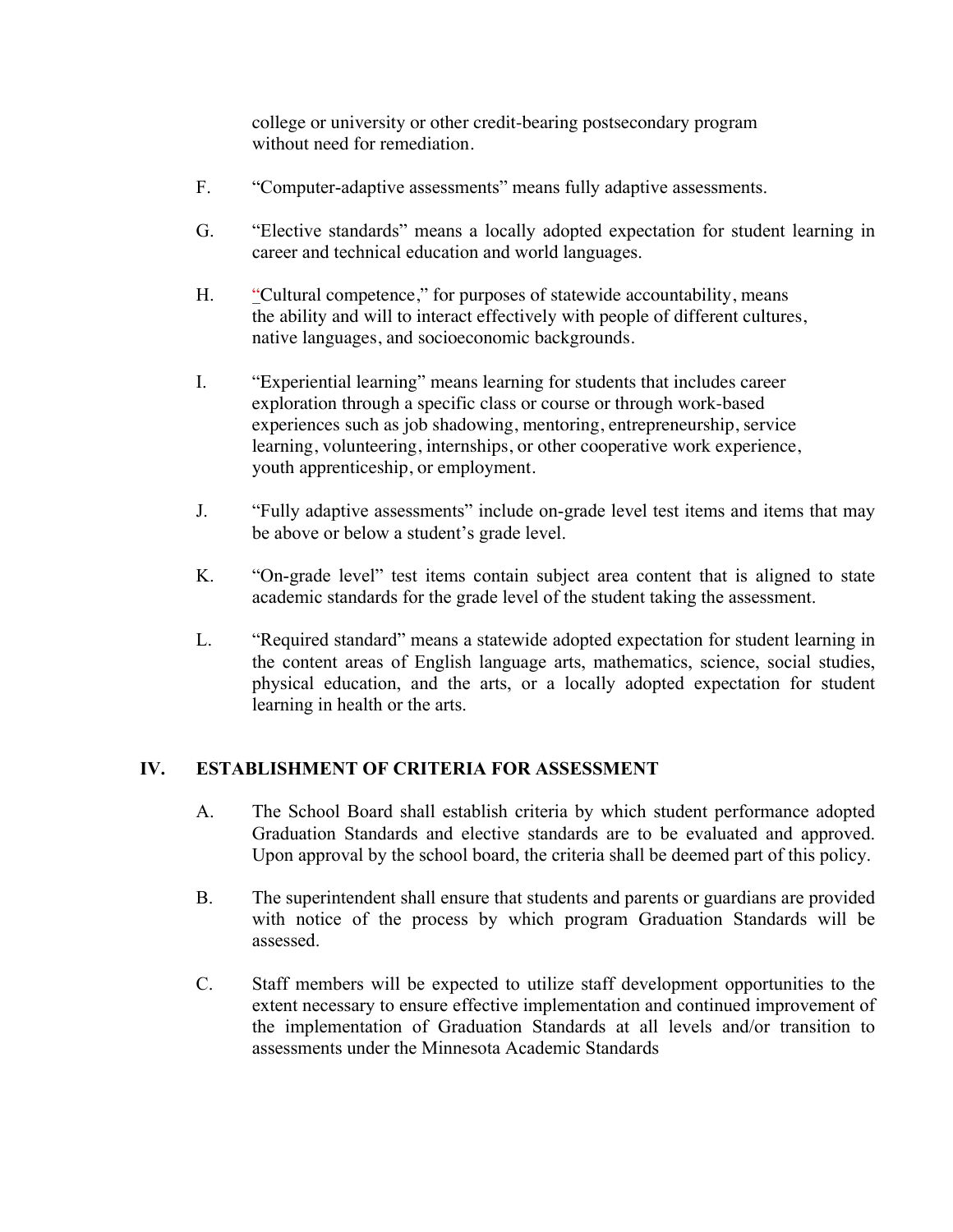## **V. STANDARDS FOR MINNESOTA ACADEMIC STANDARDS PERFORMANCE ASSESSMENTS**

### A. Benchmarks

The school district will offer and students must achieve all benchmarks for an academic standard to satisfactorily complete that state standard. These benchmarks will be used by the school district and its staff in developing tests to measure student academic knowledge and skills.

### B. Statewide Academic Standards Testing

- 1. The school district will utilize statewide assessments developed from and aligned with the state's required academic standards as these tests become available to evaluate student progress toward career and college readiness in the context of the state's academic standards.
- 2. The school district will administer annually, in accordance with the process determined by MDE, the state-constructed tests aligned with state standards to all students in grades 3 through 8 and at the high school level as follows:

a. computer-adaptive reading and mathematics assessments in grades 3 through 8;

b. high school reading and mathematics and a high school writing test, when it becomes available; and

c. science assessments in one grade in the grades 3 through 5 span, the grades 6 through 8 span, and a life science assessment in the grades 9 through 12 span (a passing score on high school science assessments is not a condition of receiving a diploma).

- 3. The school district will develop and administer locally constructed tests in social studies, health and physical education, and the arts to determine if a student has met the required academic standards in these areas.
- 4. The school district may use a student's performance on a statewide assessment as one of the multiple criteria to determine grade promotion or retention. The school district also may use a high school student's performance on a statewide assessment as a percentage of the student's final grade in a course, or place a student's assessment score on the student's transcript.
- 5. For students in grade 8 in the 2012-2013 school year and later, the school district must record on the high school transcript a student's progress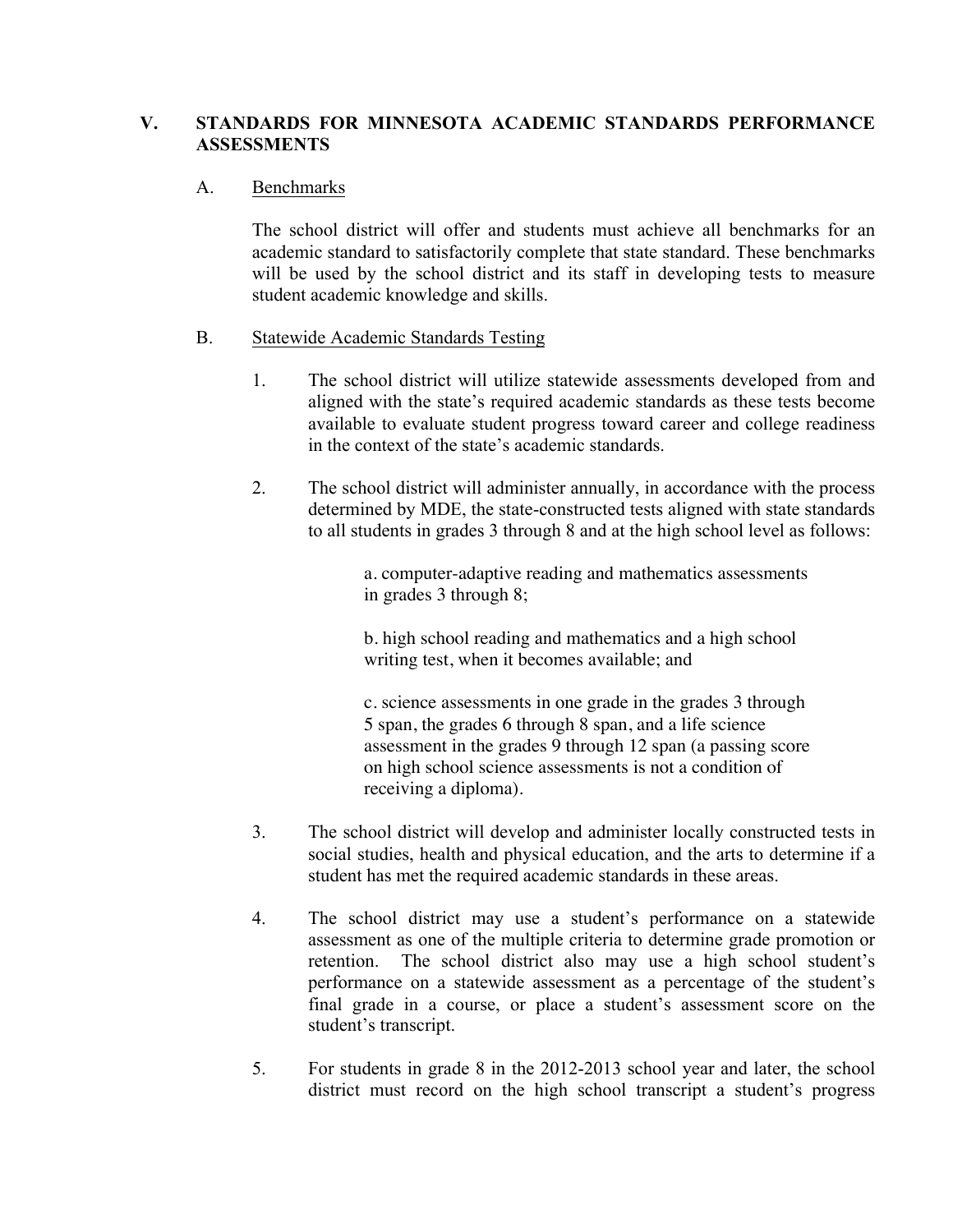toward career and college readiness. For other students, this record of progress must be made as soon as practicable. In addition, the school district may include a notation of high achievement on the high school diplomas of those graduating seniors who, according to established school board criteria, demonstrate exemplary academic achievement during high school.

### C. Rigorous Course of Study Waiver

- 1. Upon receiving a student's application signed by the student's parent or guardian, the school district must declare that a student meets or exceeds a specific academic standard required for graduation if the school board determines that the student:
	- a. is participating in a course of study, including an advanced placement or international baccalaureate course or program; a learning opportunity outside the curriculum of the school district; or an approved preparatory program for employment or postsecondary education that is equally or more rigorous than the corresponding state or local academic standard required by the school district;
	- b. would be precluded from participating in the rigorous course of study, learning opportunity, or preparatory employment or postsecondary education program if the student were required to achieve the academic standard to be waived; and
	- c. satisfactorily completes the requirements for the rigorous course of study, learning opportunity, or preparatory employment or postsecondary education program.
- 2. The school board also may formally determine other circumstances in which to declare that a student meets or exceeds a specific academic standard that the site requires for graduation under this section.
- 3. A student who satisfactorily completes a post-secondary enrollment options course or program or an advanced placement or international baccalaureate course or program is not required to complete other requirements of the academic standards corresponding to that specific rigorous course of study.

# **VI. CAREER EXPLORATION ASSESSMENT**

Student assessments, in alignment with state academic standards, shall include clearly defined career and college readiness benchmarks and satisfy Minnesota's postsecondary admissions requirements. Students in grade 11 or grade 12 must be provided with an opportunity to participate on a nationally normed college entrance exam. Achievement and career and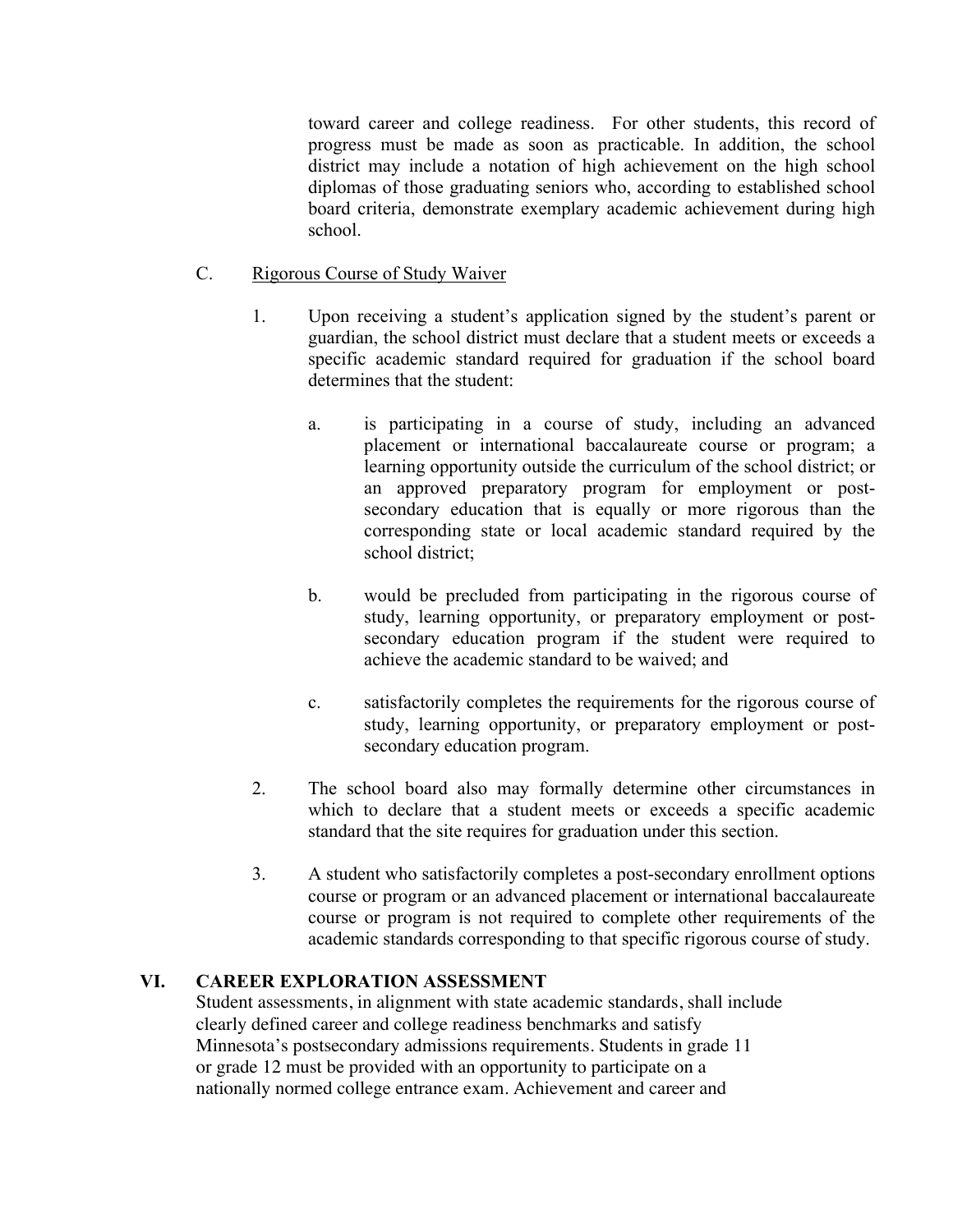college readiness in mathematics, reading, and writing must also be assessed. When administering formative or summative assessments used to measure the academic progress, including the oral academic development, of English learners and inform their instruction, schools must ensure that the assessments are accessible to the students and students have the modifications and supports they need to sufficiently understand the assessments.

- B. On an annual basis, the school district must use the career exploration elements in these assessments, beginning no later than grade 9, to help students and their families explore and plan for postsecondary education or careers based on the students' interests, aptitudes, and aspirations. The school district must use timely regional labor market information and partnerships, among other resources, to help students and their families successfully develop, pursue, review, and revise an individualized plan for postsecondary education or a career. This process must help increase students' engagement in and connection to school, improve students' knowledge and skills, and deepen students' understanding of career pathways as a sequence of academic and career courses that lead to an industry-recognized credential, an associate's degree, or a bachelor's degree and are available to all students, whatever their interests and career goals.
- C. All students, except those eligible for alternative assessments, must be given the opportunity to participate on a nationally normed college entrance exam in grade 11 or 12. A student under this paragraph who demonstrates attainment of required state academic standards on these assessments, which include career and college readiness benchmarks, is academically ready for a career or college and is encouraged to participate in courses awarding college credit to high school students. Such courses and programs may include sequential courses of study within broad career areas and technical skill assessments that extend beyond course grades.
- D. As appropriate, students through grade 12 must continue to participate in targeted instruction, intervention, or remediation and be encouraged to participate in courses awarding college credit to high school students.
- E. In developing, supporting, and improving students' academic readiness for a career or college, the school district must have a continuum of empirically derived, clearly defined benchmarks focused on students' attainment of knowledge and skills so that students, their parents, and teachers know how well students must perform to have a reasonable chance to succeed in a career or college without need for postsecondary remediation.